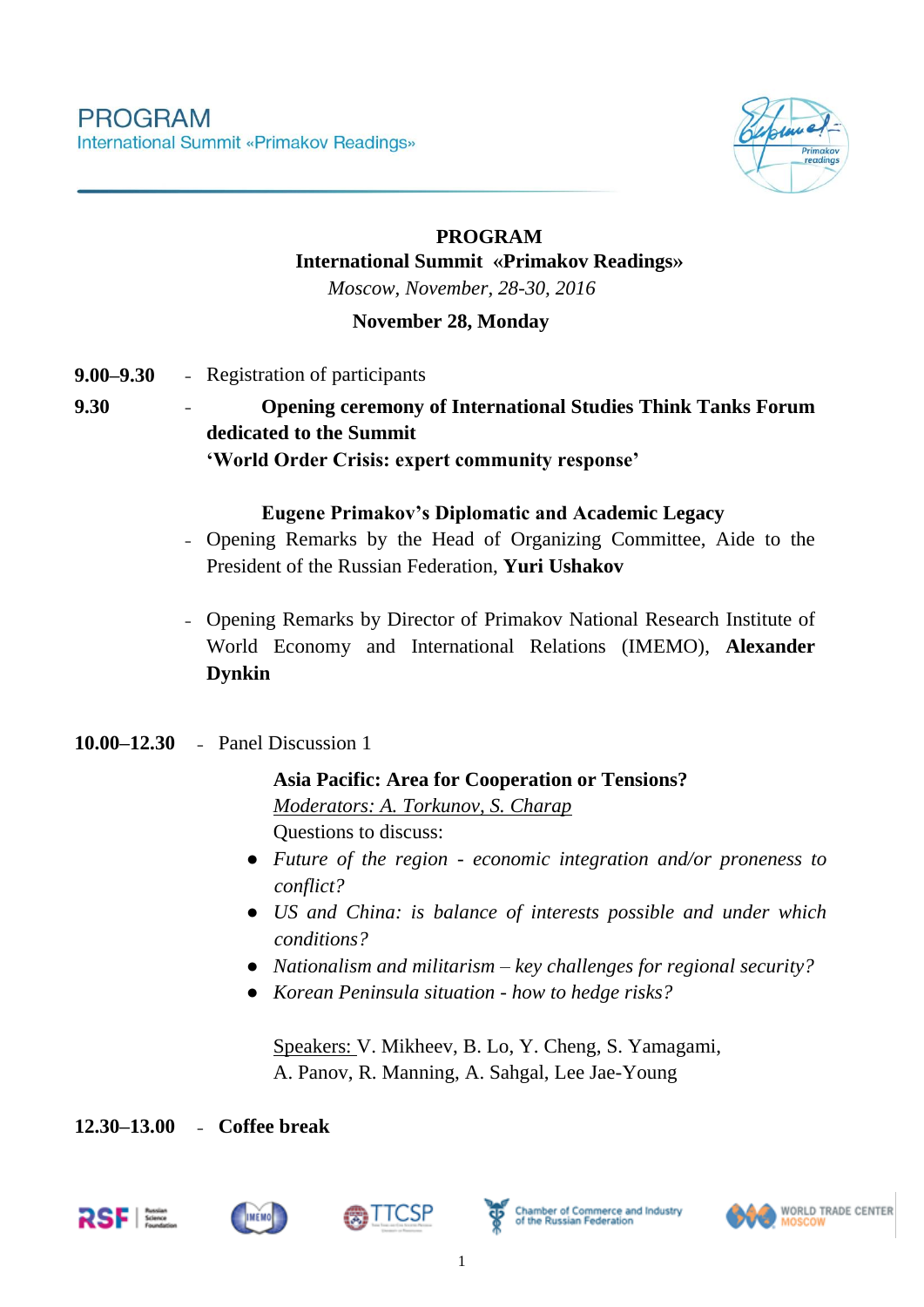# **PROGRAM** International Summit «Primakov Readings»



| 13.00 - 15.00   | - Panel Discussion 2                                                      |
|-----------------|---------------------------------------------------------------------------|
|                 | <b>Middle East: Stabilization of Instability?</b>                         |
|                 | Moderators: V. Trubnikov, H-J. Spanger                                    |
|                 | Questions to discuss:                                                     |
|                 | Erosion of the state and revision of borders in the Middle East           |
|                 | Stabilizing or destabilizing role of external actors?                     |
|                 | Can modus vivendi among regional powers be achieved?                      |
|                 | International terrorism and ideological extremism transnational<br>threat |
|                 | Speakers: V. Naumkin, G. Aragona, V. Popov, S. Brom,                      |
|                 | Sir J. Holmes, A. Vasiliev, K. Marten, I. Zvyagelskaya                    |
| $15.00 - 16.30$ | <b>Working lunch</b>                                                      |
|                 | <b>Book presentation by James McGann</b>                                  |
| $16.30 - 18.30$ | Panel Discussion 3                                                        |
|                 | <b>Russia in Global Economic Environment</b>                              |
|                 | Moderators: M. Kovalchuk, R. Nuberg                                       |
|                 | Questions to discuss:                                                     |
|                 | Changing environment of global competition: new technology,               |
|                 | human capital, innovations                                                |
|                 | Global energy markets: perspectives for producers and consumers           |
|                 | Global and regional trade and investment megaprojects $-$ Silk Road       |
|                 | Economic Belt (SREB), TTP, Eurasian Economic Union                        |
|                 | Global economic governance from crisis to crisis                          |
|                 | Speakers: A. Klepach, S. Saran, N. Ivanova, A. Nikitin,                   |
|                 | S. Kudryashov, N. Tanaka, A. Spartak, V. Nikishina, S. Afontsev           |









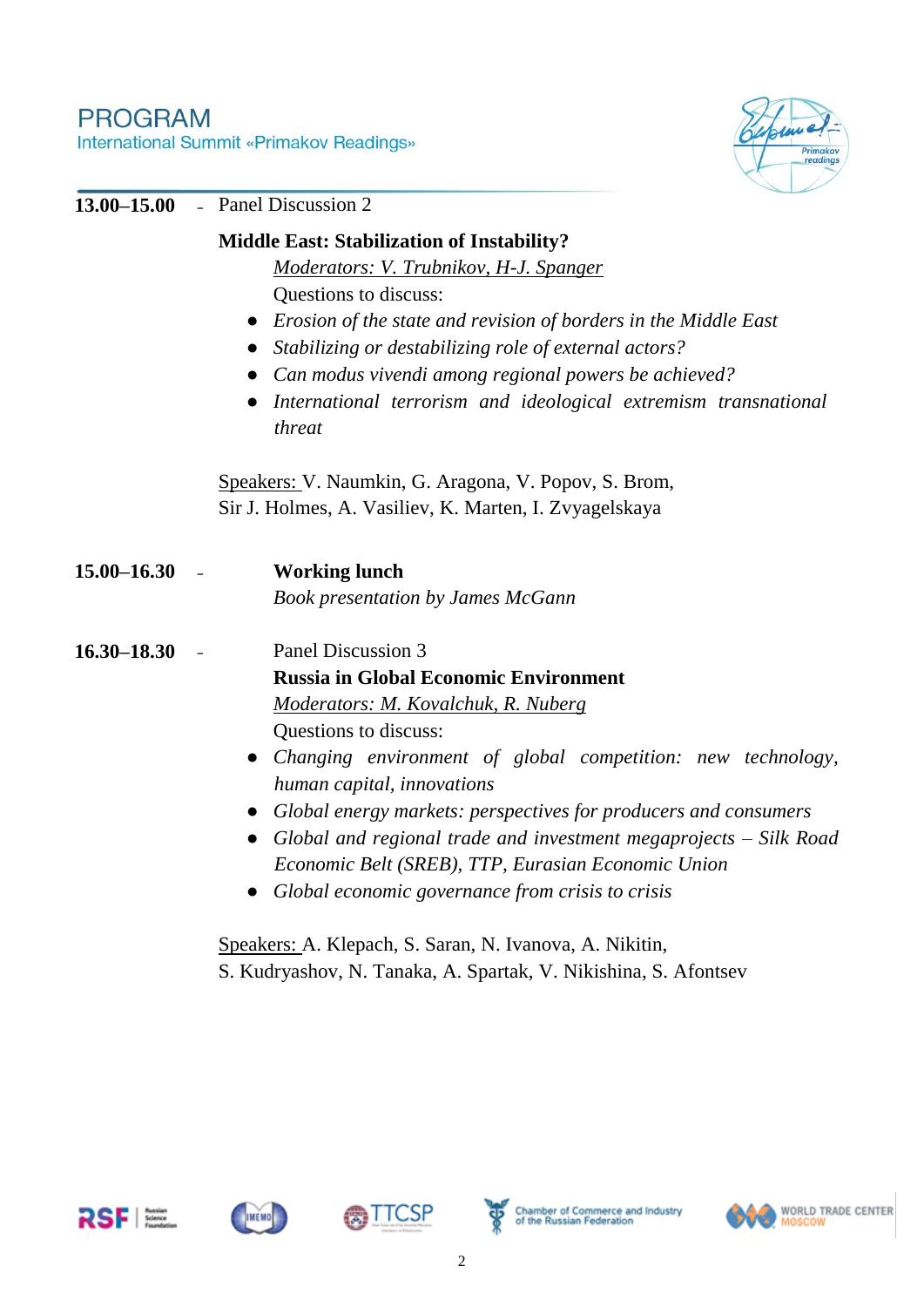### **PROGRAM** International Summit «Primakov Readings»



| 19.00       | <b>Working dinner</b>                                                                                                                                                                                                                                                                                           |
|-------------|-----------------------------------------------------------------------------------------------------------------------------------------------------------------------------------------------------------------------------------------------------------------------------------------------------------------|
|             | War and Peace: Conflicts of the 21st Century                                                                                                                                                                                                                                                                    |
|             | Dinner speakers:                                                                                                                                                                                                                                                                                                |
|             | <b>Sergei Ryabkov</b> – Deputy Foreign Affairs Minister of the Russian<br>Federation, Ambassador Extraordinary and Plenipotentiary<br>Konstantin Kosachev - Chairman of the Upper House committee for<br>Foreign Affairs, The Council of Federation of the Federal Assembly of the<br><b>Russian Federation</b> |
|             | <b>November 29, Tuesday</b>                                                                                                                                                                                                                                                                                     |
| 9.00        | <b>Welcome coffee</b>                                                                                                                                                                                                                                                                                           |
| 10.00-13.00 | Panel Discussion 3                                                                                                                                                                                                                                                                                              |
|             | <b>International Security 'New Normal' of polycentric World Order</b><br>Moderators: A. Dynkin, J. McGann                                                                                                                                                                                                       |
|             | <b>Questions to discuss</b>                                                                                                                                                                                                                                                                                     |
|             | • Polycentric world order: how long will period of instability last?<br>What does the future hold: unfair play or new rules of the game?<br>$\bullet$<br>• European Security: is inclusive architecture possible?<br>• Is arms control entering half-life period?                                               |
|             | Speakers: W. Ischinger, S. Ryabkov M. Burrows,<br>V. Baranovsky, R. Sakwa, E. Luce, T. Gomart, T. Graham,<br>A. Rotfeld, R. Legvold, A. Arbatov                                                                                                                                                                 |
|             |                                                                                                                                                                                                                                                                                                                 |

# **13.00 - Lunch**









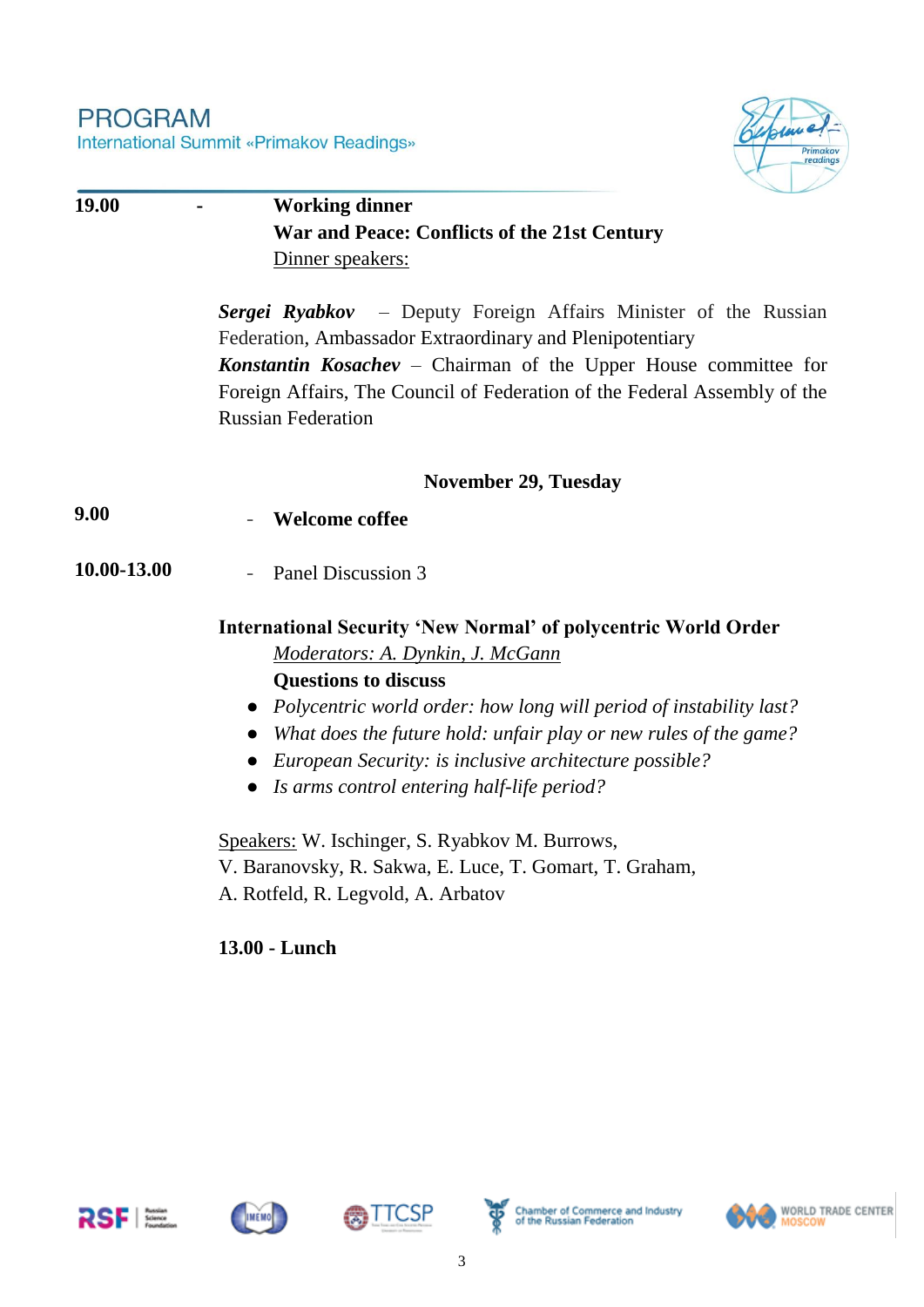

### **November 30, Wednesday**

### **11.00 Panel Session 1 of the Primakov Readings Summit**

- **-** Opening Remarks by the Head of Organizing Committee, Aide to the President of the Russian Federation **Yu. Ushakov**
- **-** Speech by the Head of the Federation Council of the Federal Assembly of the Russian Federation, **V. Matvienko**
- **-** Speech by the Head of the State Duma of the Federal Assembly of the Russian Federation, **V. Volodin**
- **-** Speech by former Italian Minister of Foreign Affairs, **L. Dini**
- **-** Speech by the Minister of Foreign Affairs of the Russian Federation, **S. Lavrov**
- **-** Speech by the former General Secretary of the North Atlantic Treaty Organization, **J. Solana**
- **-** Speech by the President of the Russian Academy of Sciences, **V. Fortov**
- *-* Speech by the former Minister of Foreign Affairs of the Arab Republic of Egypt and Secretary-General of the Arab League, **A. Moussa**
- *-* Speech by the President of the Russian Federation Chamber of Commerce and Industry, **S. Katyrin**
- *-* Speech by Director of Primakov National Research Institute of World Economy and International Relations (IMEMO), **A. Dynkin**